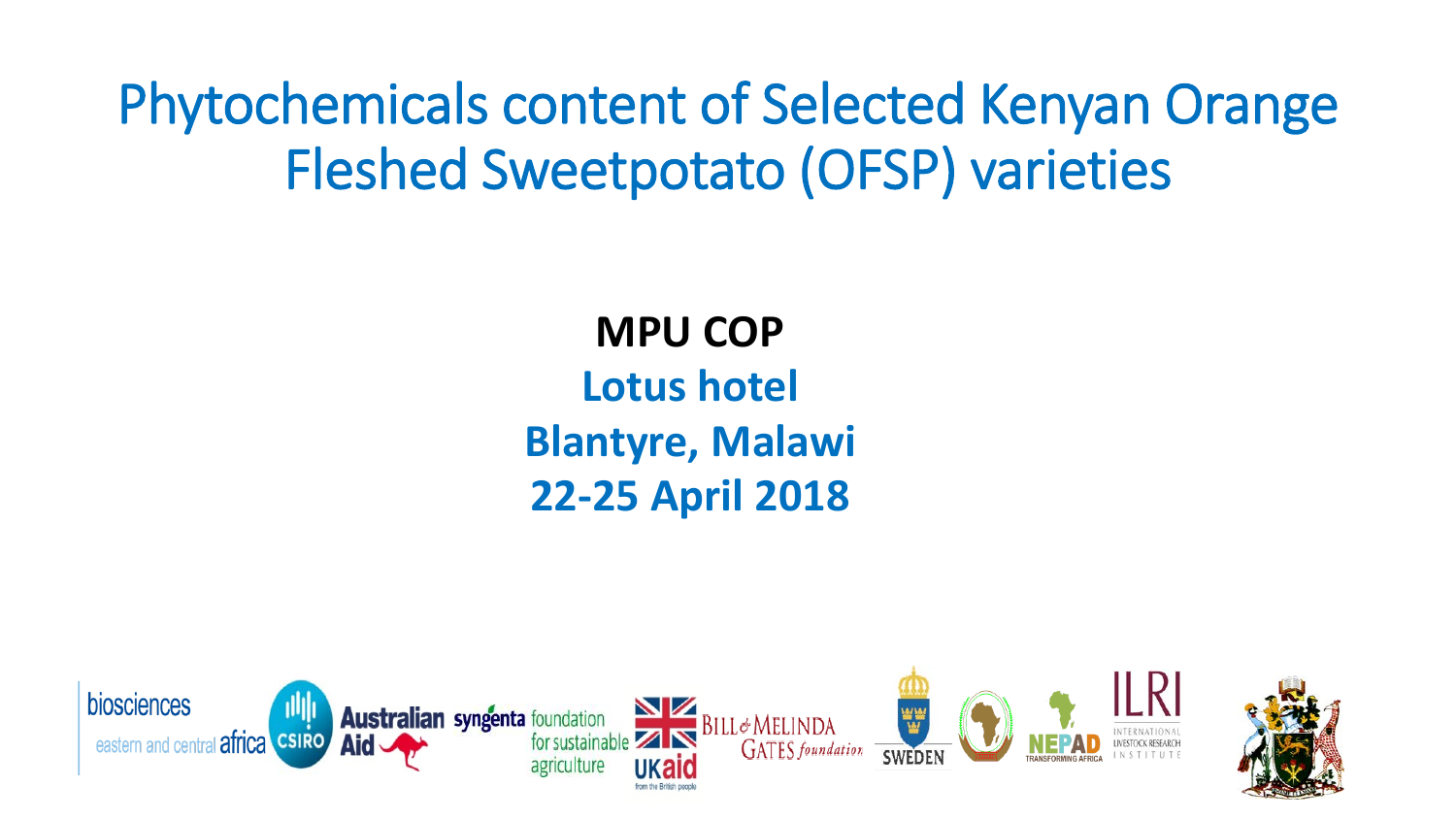## Authors

<sup>1</sup> George O. Abong', <sup>2</sup>Muzhingi Tawanda, <sup>1</sup>Michael W. Okoth, <sup>3</sup>Machael

Akhwale, <sup>4</sup>Fredrick Munga, <sup>4</sup>Phillis E. Ochieng', <sup>2</sup>Daniel M. Mbogo, <sup>2</sup>Derick

**Malavi, 4Ghimire Sita**

**<sup>1</sup>**University of Nairobi

**<sup>2</sup>**International Potato Centre, Nairobi, Kenya

**<sup>3</sup>**Kenya Agriculture Livestock Research Organization, Kakamega, Kenya

**4**Bioscience Eastern and Central Africa, ILRI Hub, Nairobi Kenya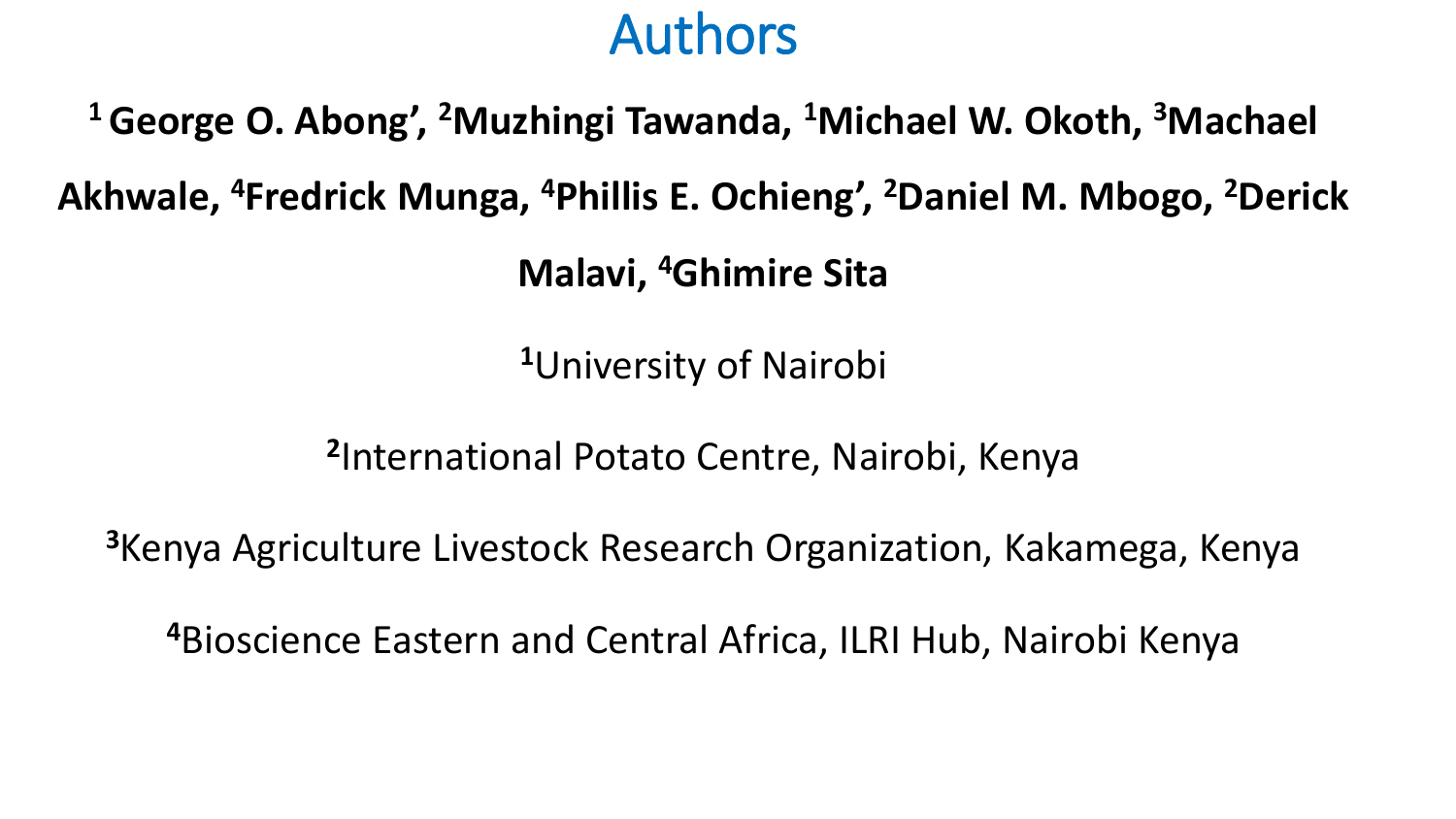# Introduction- Developmental challenge

- Mulnutrition- 153 million people severely food insecured in SSA
- Challenges remain in meeting SDGs 1 and 2 (FAO, 2016).
- Staples critical to food nutrition and security
- Major staple-maize faced with challenges e.g. MLN, drought episodes
- Alternative crops e.g. Sweetpotato critical-OFSP Biofortified- value added Nutritious products





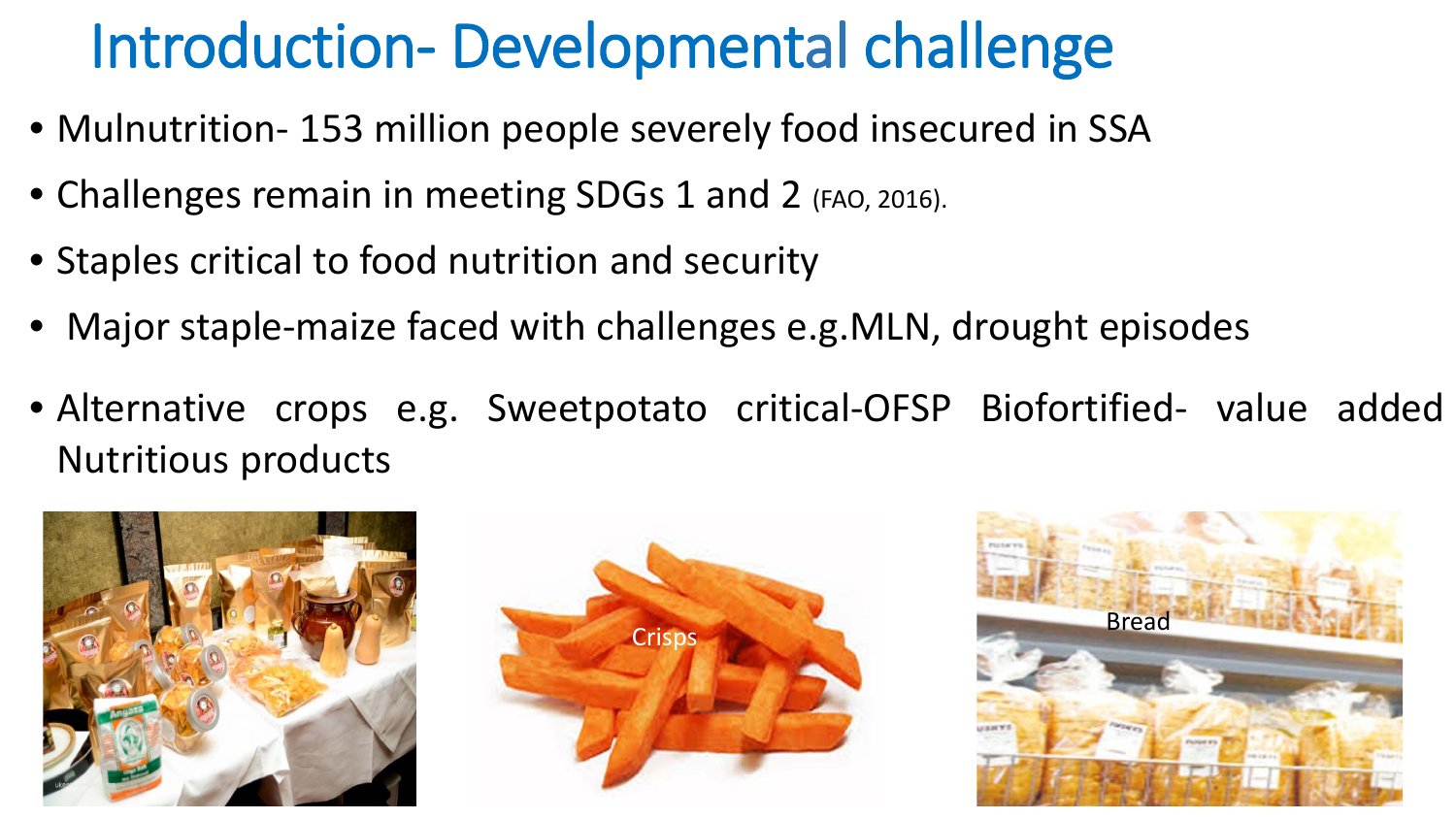# Why OFSP Sweetpotato?

- Provitamin A carotenoids.
- **Low-medium glycemic index (GI)** (Fetuga et al., 2014).
- **Antioxidants** such as flavonoids, vit. C, phenolics and anthocyanins (Pochapski, et al., 2016).
- **Resilient**, grows in marginal lands
- **Dual** purpose:
	- Both leaves and roots are utilized
	- Cash and food security crop





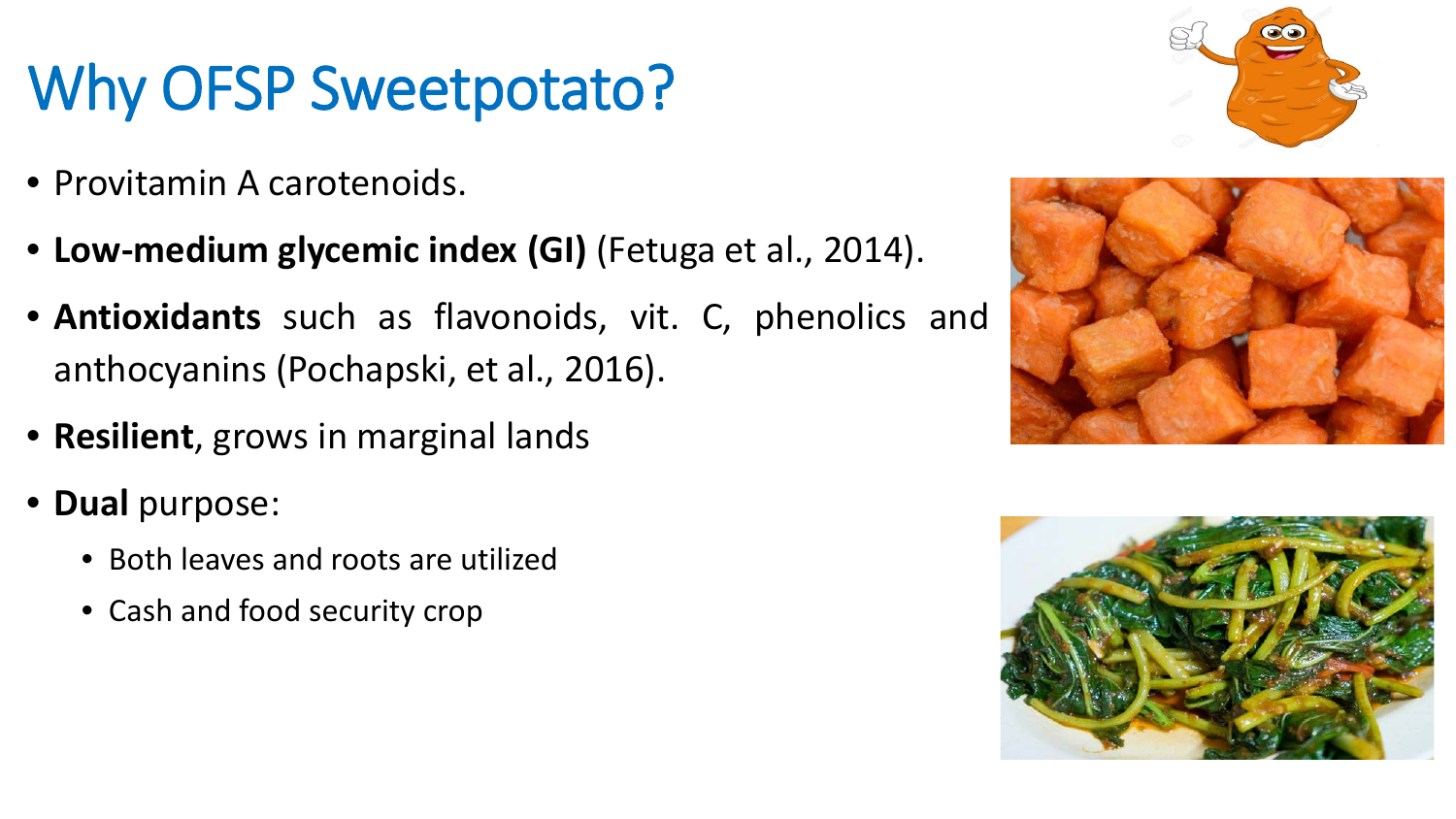# Why this research…….

- Despite their nutritional role in sweetpotato, phytochemicals vary in fresh and processed products.
- These variations influence quality and stability of processed products-*yet to be fully established.*
- Analysis of phytochemicals- mainly focused on beta carotene with limitations on other beneficial phytochemicals.
- Give additional important information for promotion of OFSP.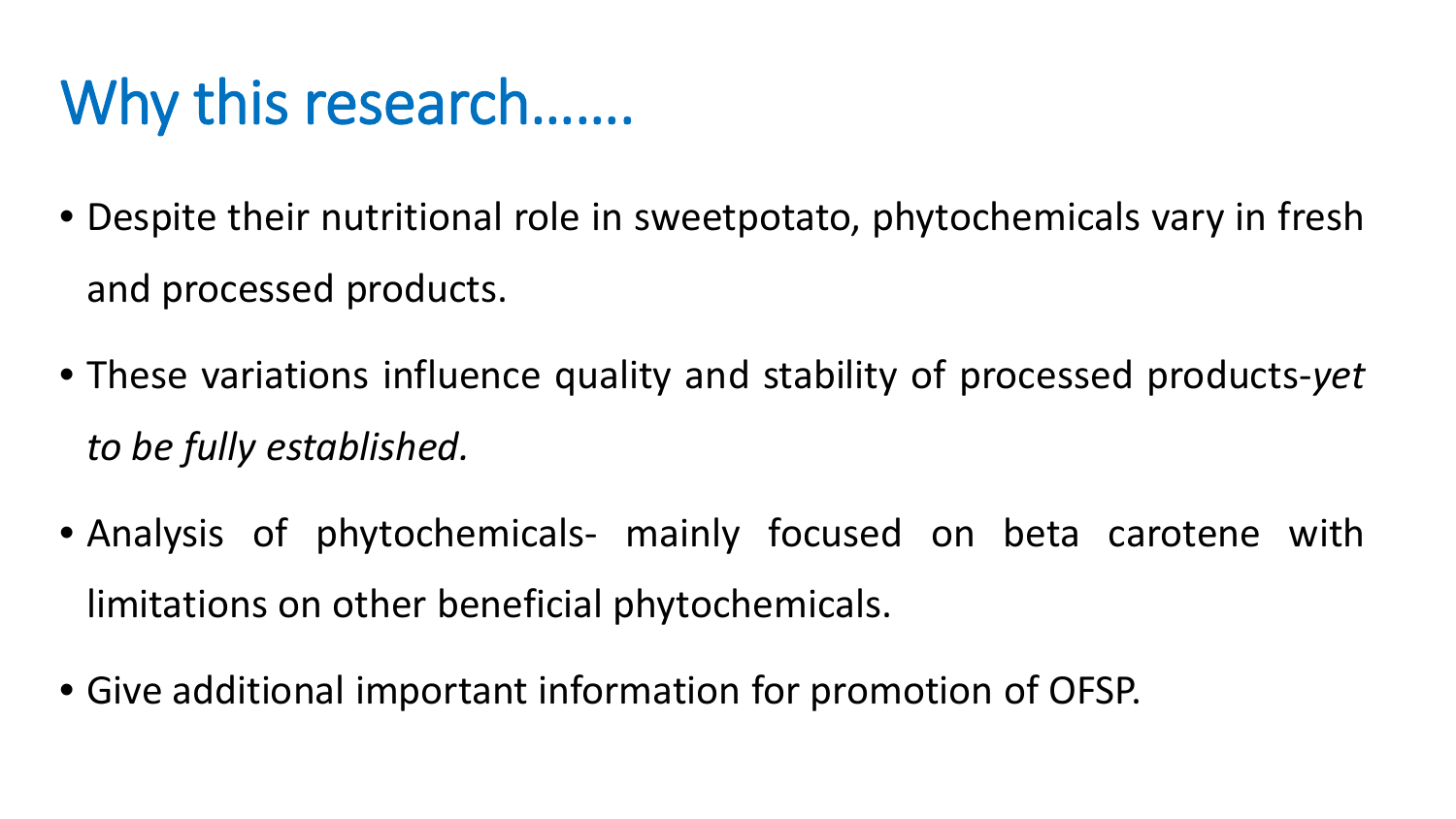### **Objective**

To develop OFSP products with high nutritional (phytochemicals) quality

## **Research activity**

Quantification of phytochemicals and anti-oxidant properties of released OFSP roots and leaves.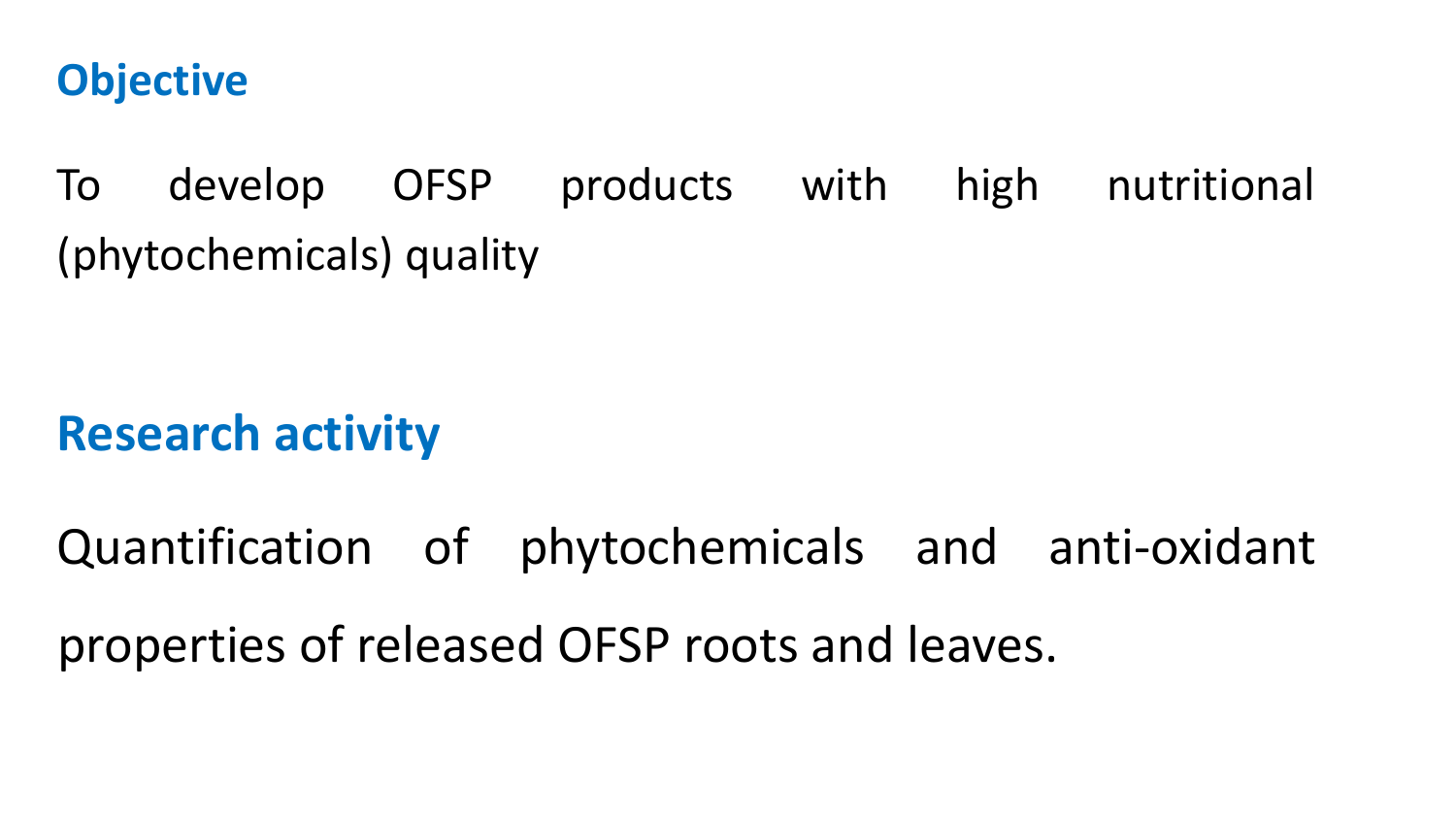### **Sampling-7 OFSP varieties and 2 local varieties as controls-KALRO KK**





Sample preparation and analysis: Phenolics, Flavanoids, Vitamin C, Oxalates, tannins, phytates, total antioxidant ppty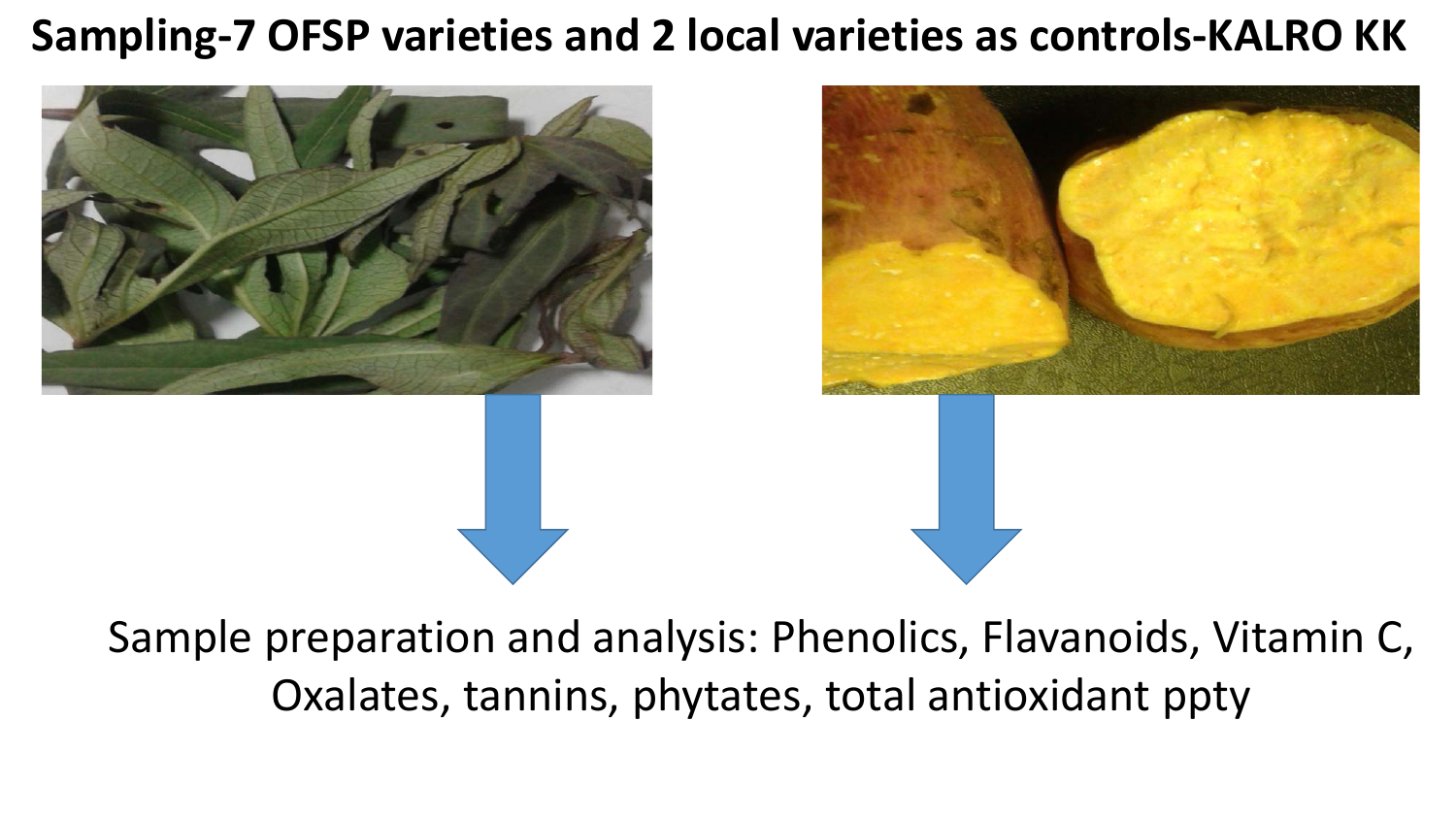## **Standard methods used in analysis-FANEL**  Lab analysis

**LAB**

**Dry matter Content:** Oven drying (AOAC, 2012)

**Vitamin C content**: HPLC-ASEAN Manual (2012), modified

**Phenolics, Tannins, Flavanoides & antioxidant activity**: Micro-titre plate reader.

Phytates-K-PHYT 11/15 Kit.

**Oxalates**-HPLC-Nguyen and Savage, 2015 Glicemic response-Digestion DNSA-Argyri et al  $(2016)$ 

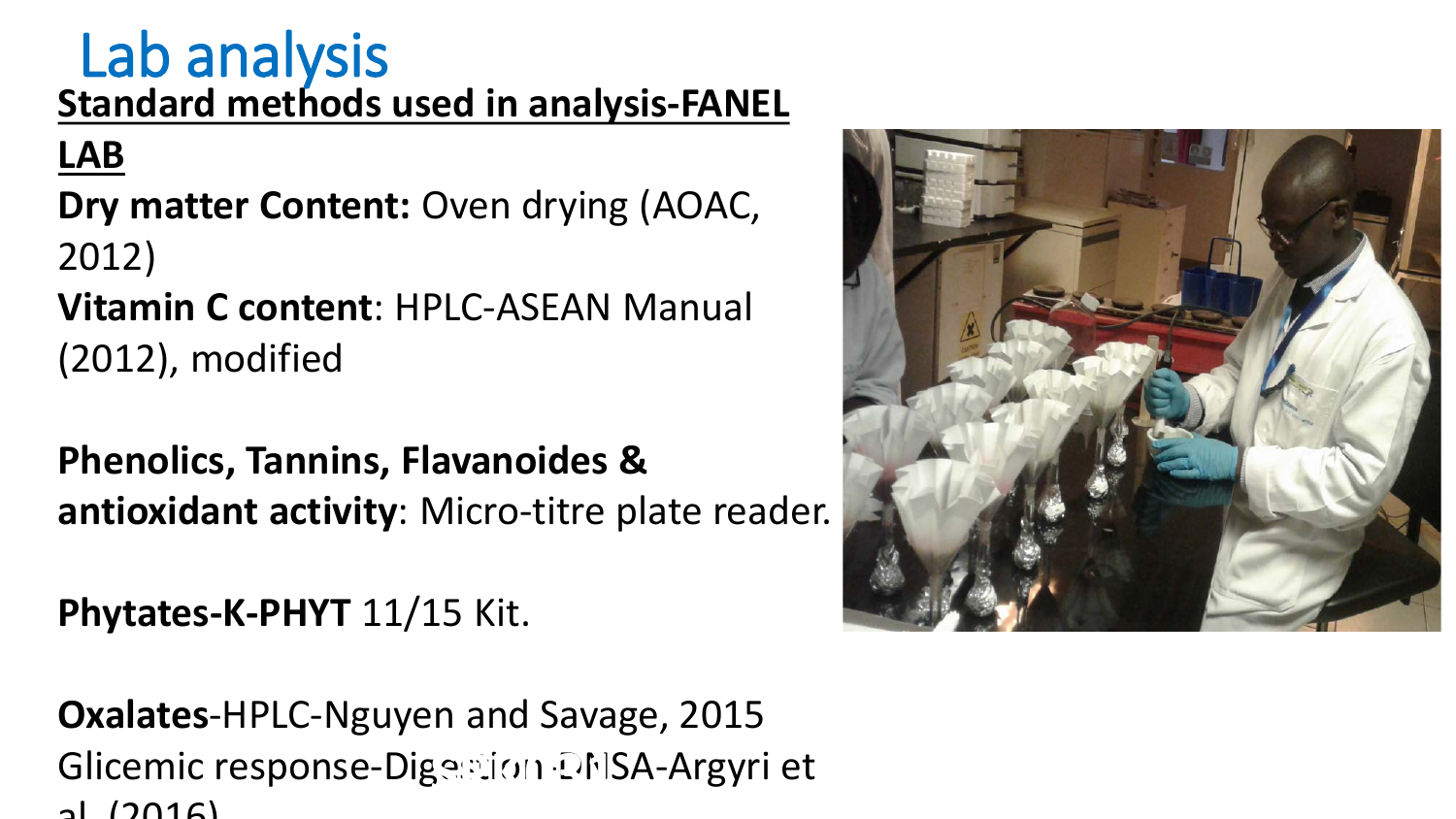#### **Results-Dry matter Content:** Significant varietal differences; low in OFSP roots (most below 30%), low in leaves than roots



**Kansus 1: Dry matter content in seven Kenyan C Fig. 1: Dry matter content in seven Kenyan OFSP varieties. The bars indicate standard error of means**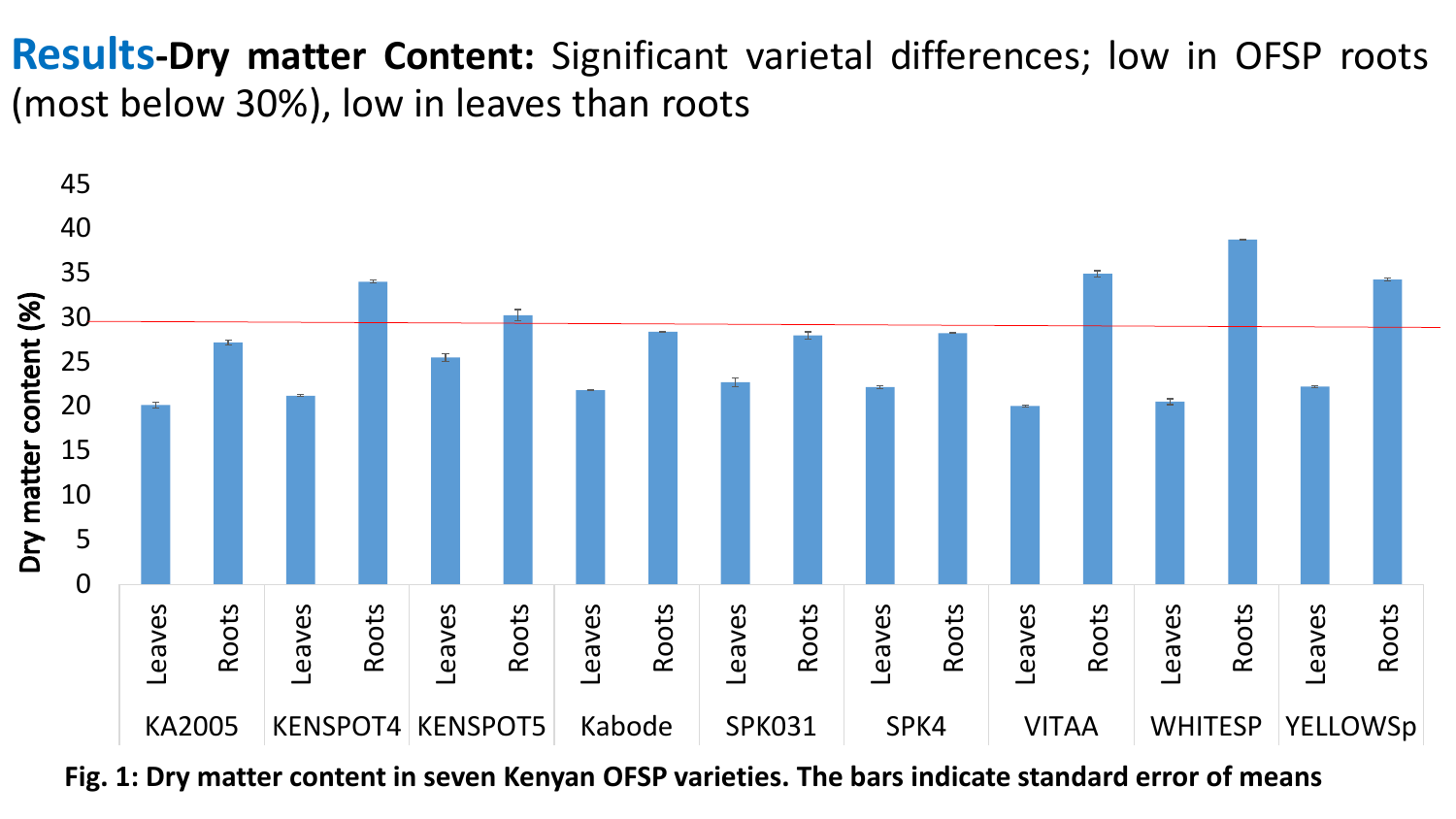### Corotenoids in roots and leaves- higher variation in leaves



**Figure 2: Carotenoids chromatogram for raw roots and leaves. a=Lutein, b=Zeaxanthin, c=βcryptoxanthin, d=13 Cis β-carotene, e=All trans β-carotene, f= 9 Cis β-carotene.**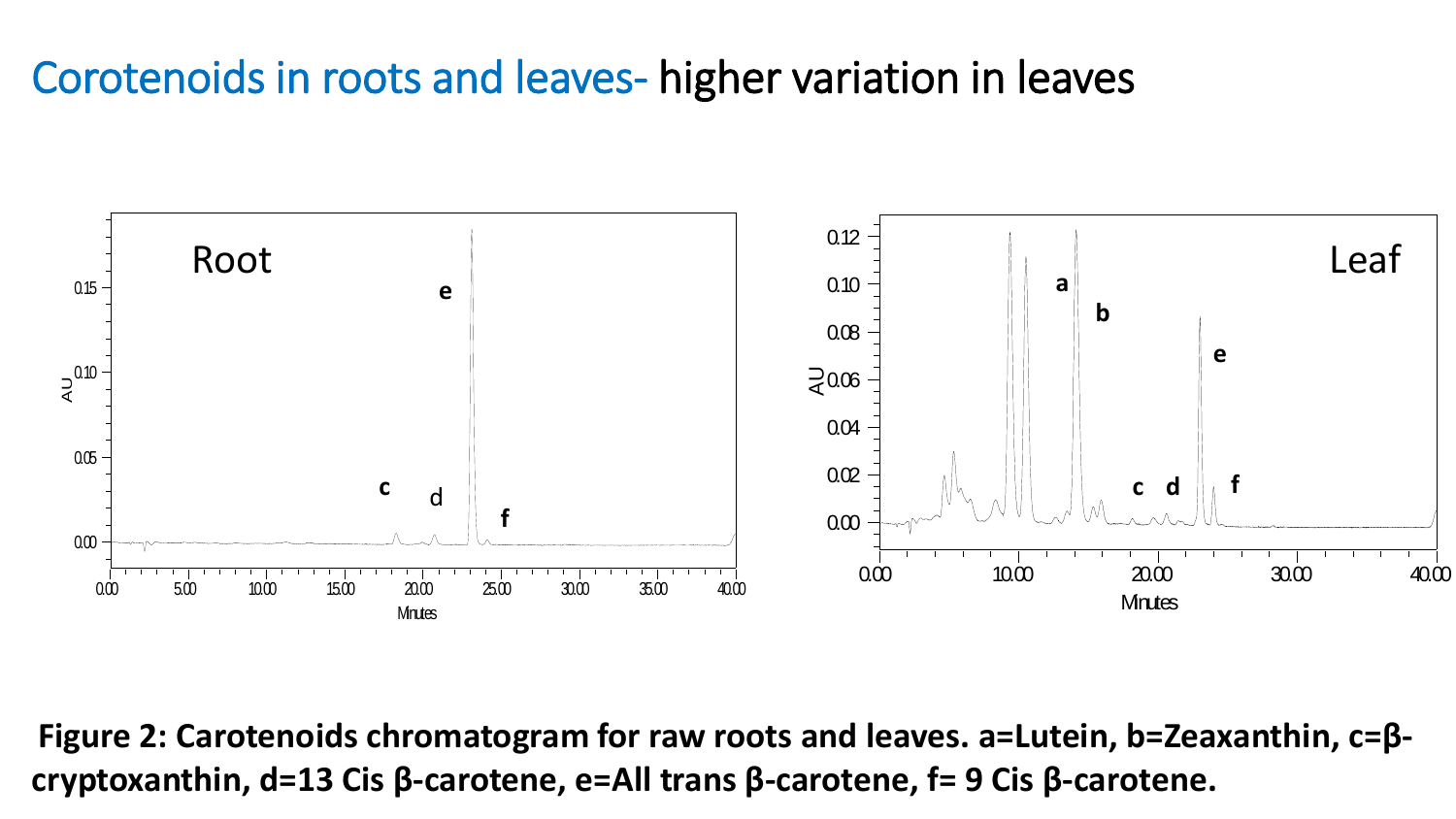**Carotenoids content:** Differed significantly (*P*≤ 0.05) among varieties and plant parts, the leaves indicating significantly (*≤*0.05) higher values than roots



**Fig. 2: Variations in carotenoids content among nine sweetpotato varieties. Bars are standard error of means**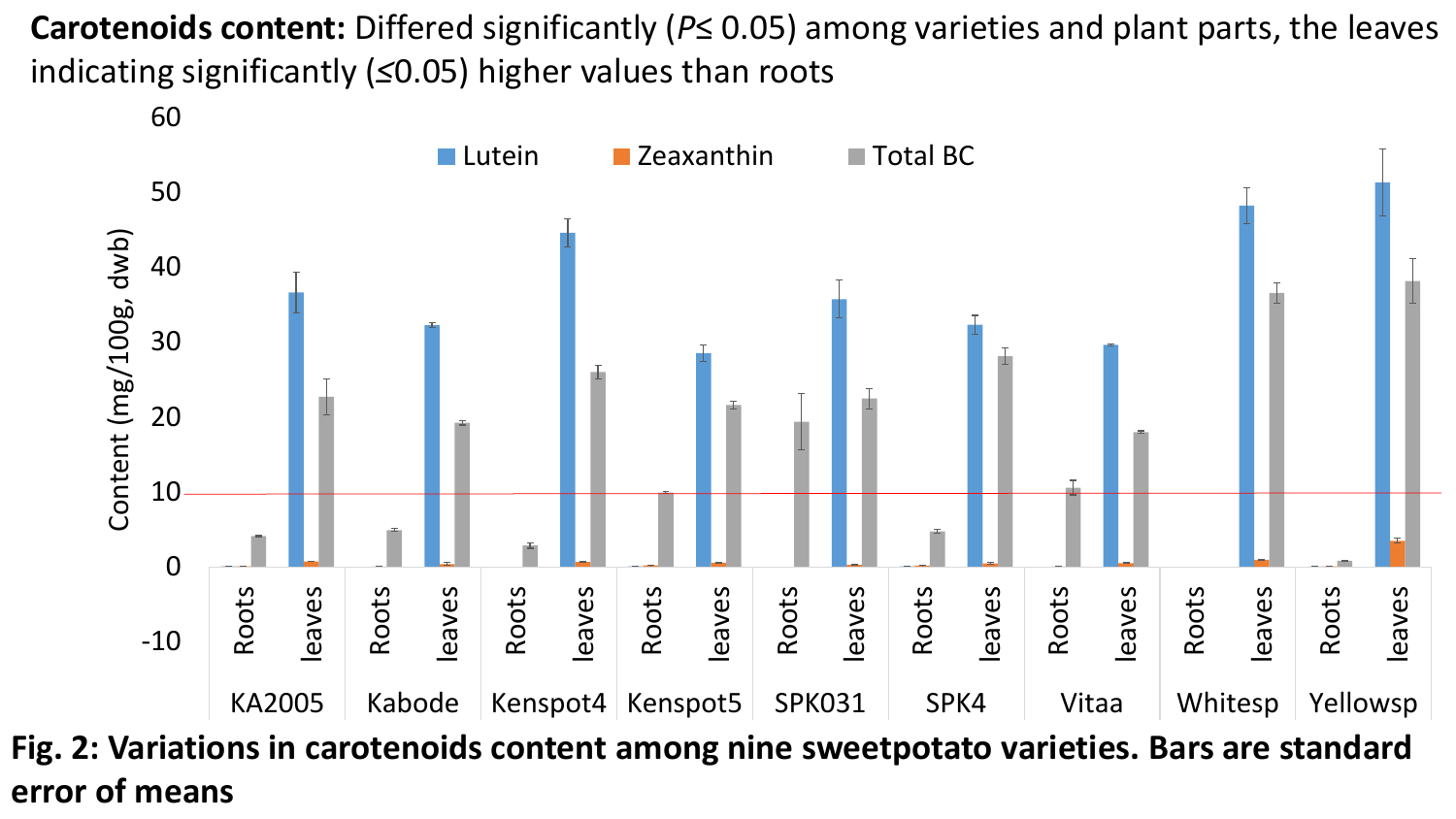**Vitamin C:** varied significantly (P≤0.05) among the sweetpotato varieties regardless of the plant part- higher in leaves. **Roots: 4.53-19.05** but Leaves: **46.64-349.05** mg/100g dwb



#### **Fig. 3: Vitamin C content in sweetpotato varieties. Bars indicate standard error bars**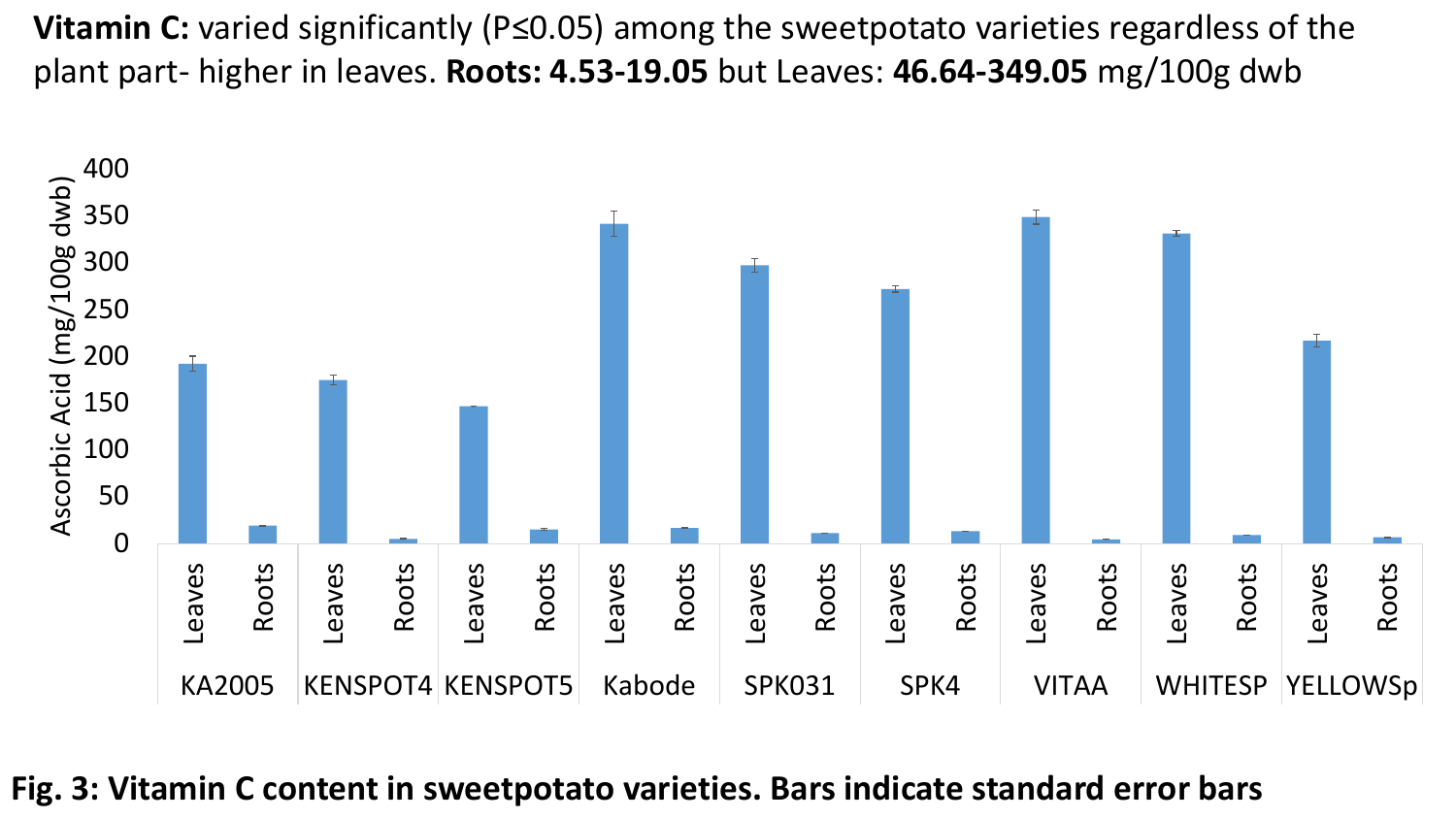**Flavanoids and phenolics:** Flavanoids: **ND-25.8 CE/100** g in roots; **4097-7316** CE/100 g in leaves. Phenolics: **ND-224** GAE/100 g in roots; **4496-6801** GAE/100 g in leaves



**Fig. 4: Flavanoids and phenolics in sweetpotato. Bars indicate standard error bars**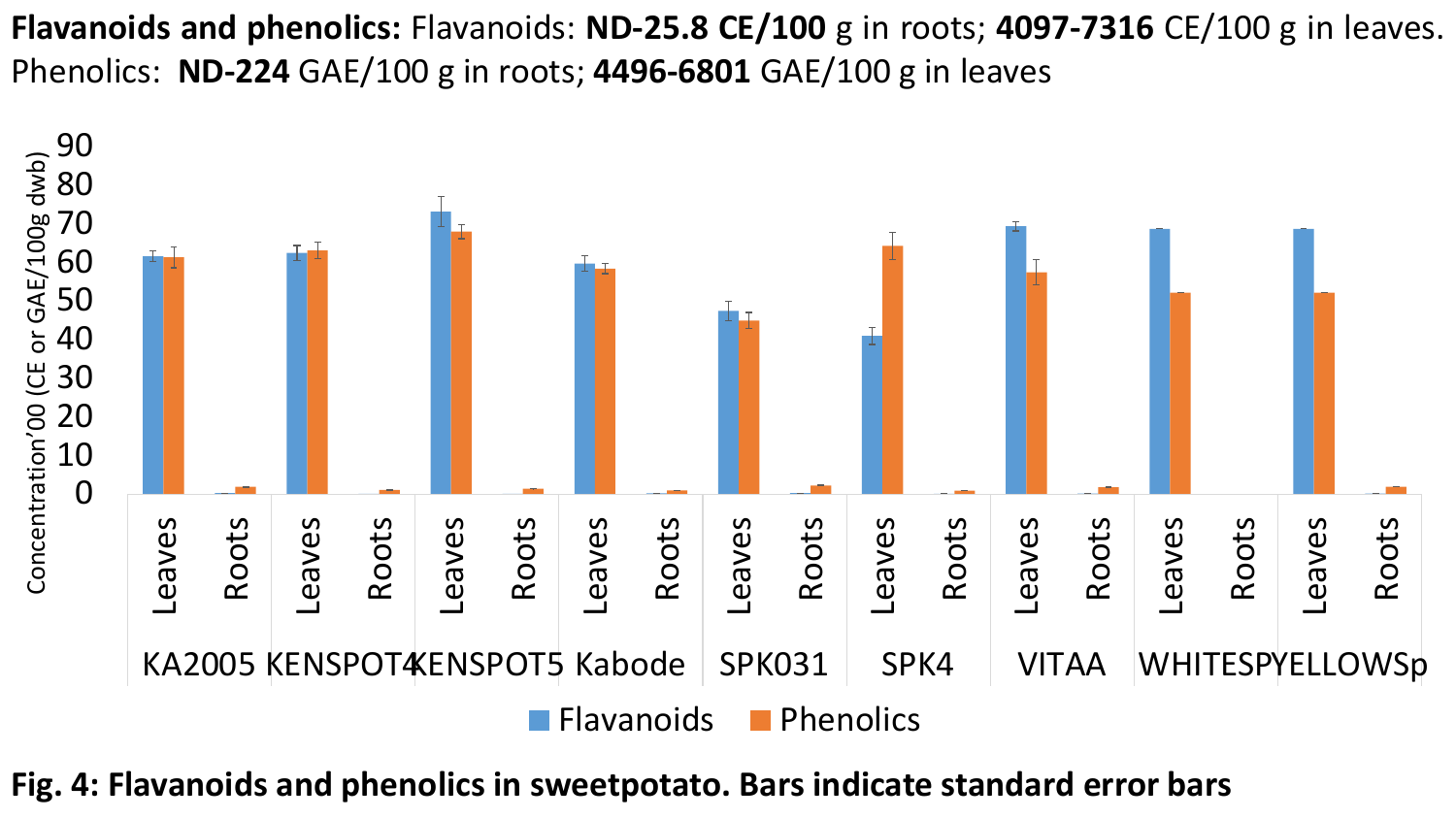**Phytates:** High in leaves (1.14-4.43 g/100g), lowest in roots (0.05-0.42 g/100g)



Fig.5: Phytates content of sweetpotato leaves and roots. Bars indicate standard error of means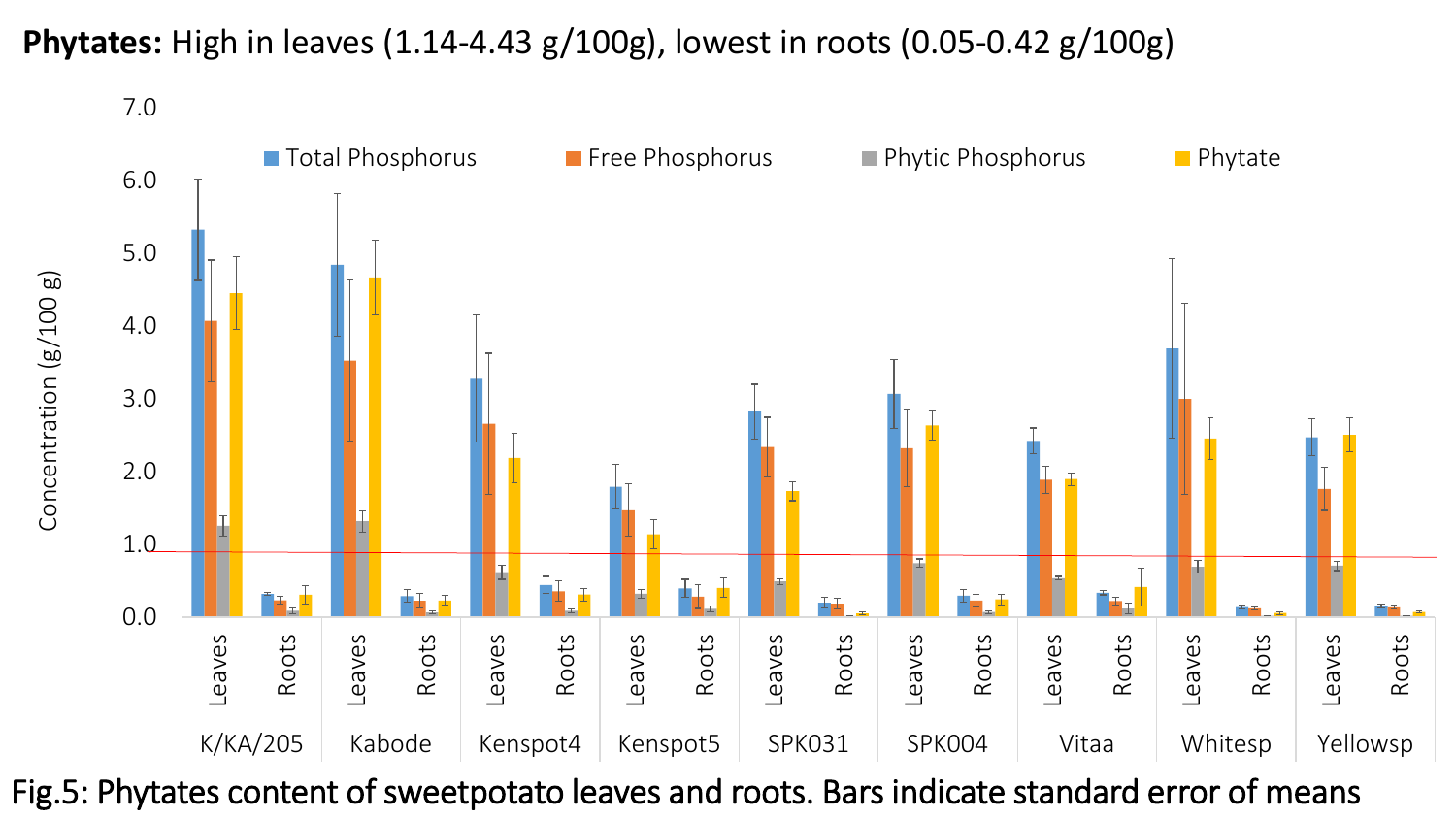**Tannins: significantly** Higher in leaves (0.9-5.1 g/100g), lowest in roots (ND-0.1 g/100g)

6.0



Fig 6. Tannins content in roots and leaves of nine Kenyan sweetpotato varieties. The bars indicate standard **error of the means**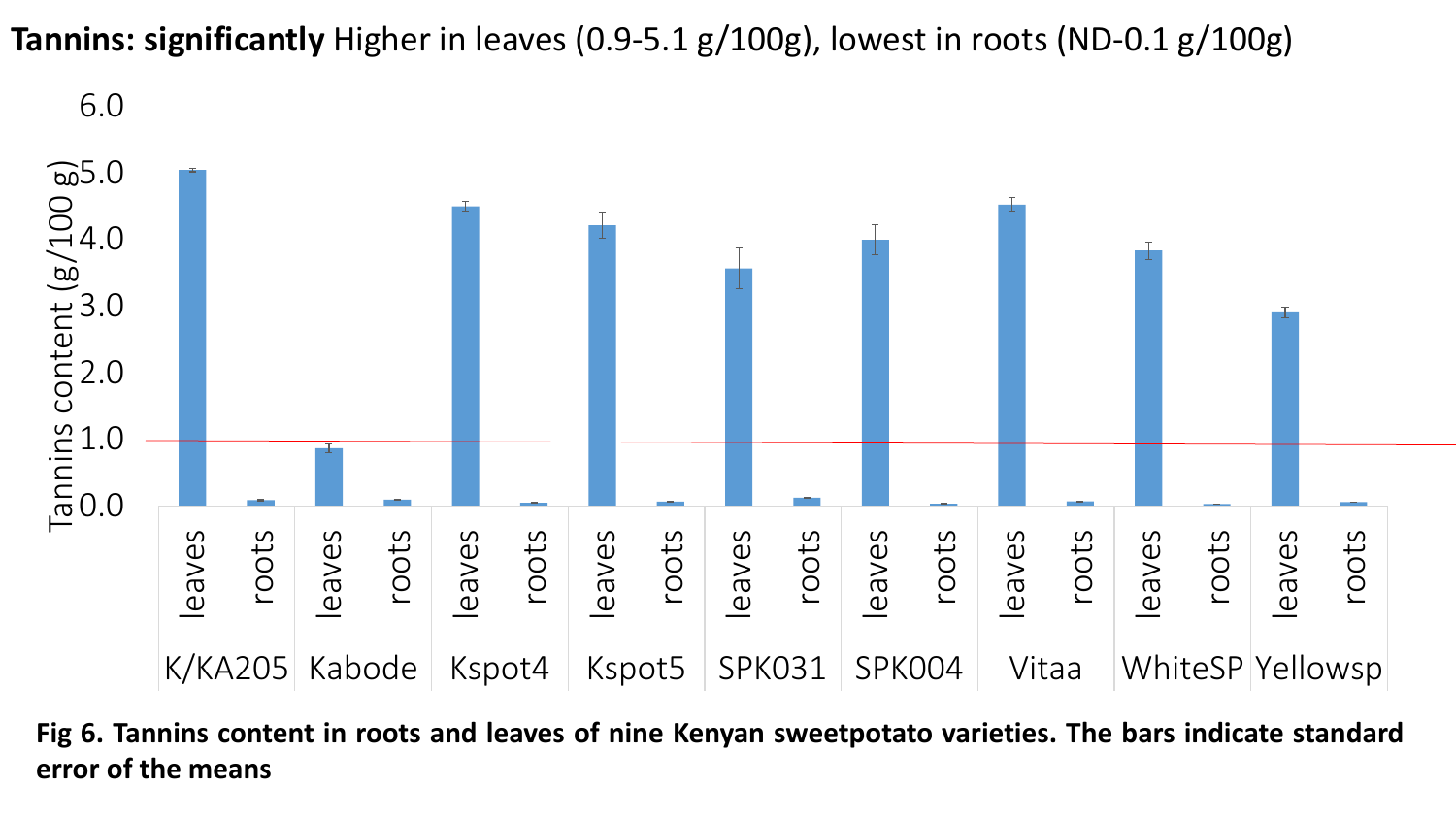**Oxalate: significantly** Higher in leaves (0.9-5.1 g/100g), lowest in roots (ND-0.1 g/100g)



**Figure 7: Soluble oxalates in roots and leaves of nine Kenyan sweetpotato varieties. The bars indicate standard error of the means.**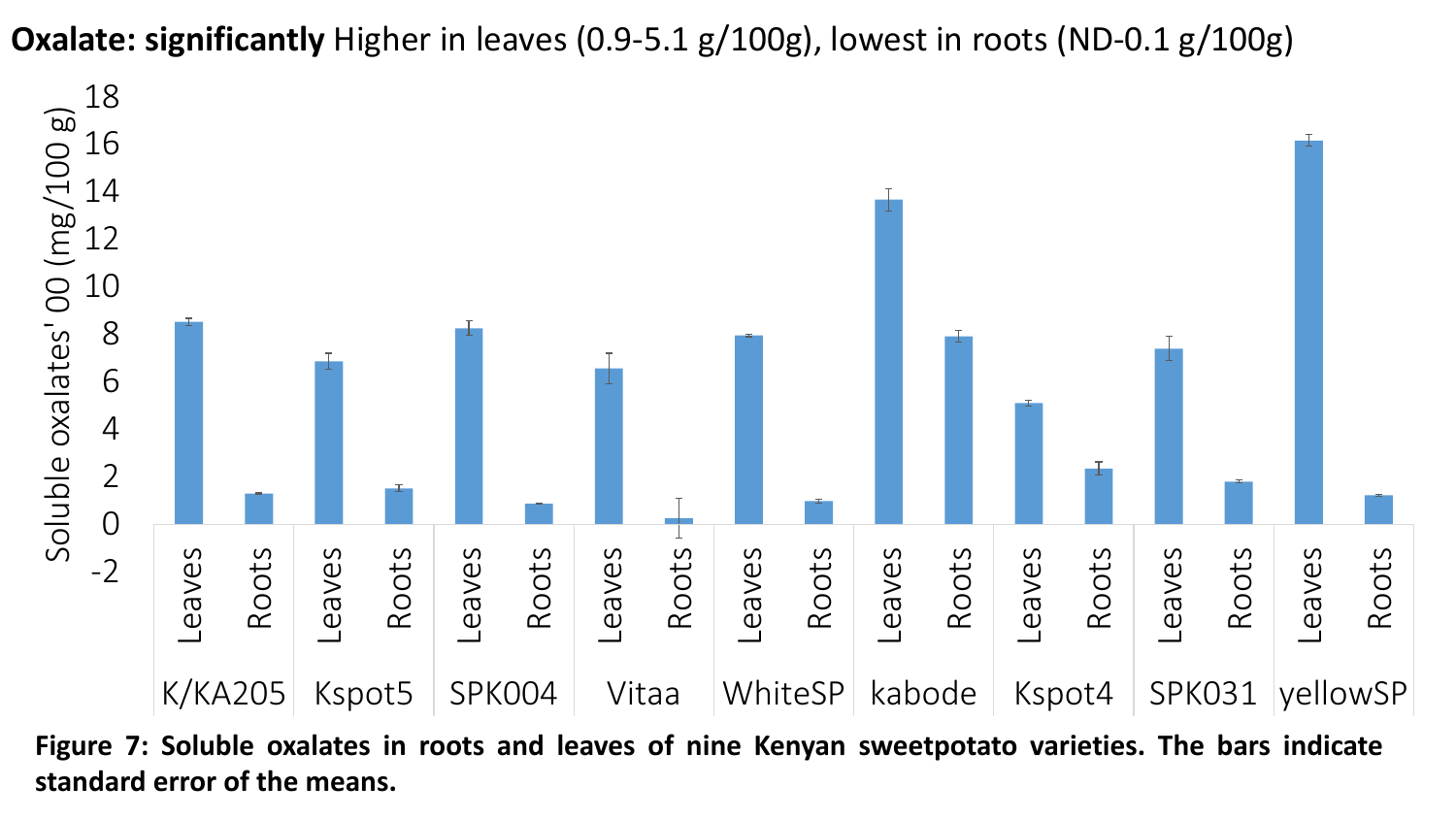#### **Phytochemicals and antioxidant property:** Significant correlation noted

**Table 1:** Pearson correlation (r) between phytochemicals and antioxidant property

| Parameter            | Ascorbic Acid | <b>Flavanoids</b> | <b>Phenolics</b> | Total<br><b>Carotenoids</b> | <b>Beta</b><br>Carotene |
|----------------------|---------------|-------------------|------------------|-----------------------------|-------------------------|
| Antioxidant property | 0.931         | 0.964             | 0.975            | 0.923                       | 0.831                   |
| $P$ value            | < 0.0001      | < 0.0001          | < 0.0001         | < 0.0001                    | < 0.0001                |

**K/KA/2004/2005 K/KA/2004/2005 Kenspot5 Antinutrients and antioxidant property:** Significant correlation noted-lower than beneficial

Table 2: Pearson correlation (r) between phytochemicals and antioxidant property

| Parameter            | phytates | tannins  | oxalates |
|----------------------|----------|----------|----------|
| Antioxidant property | 0.796    | 0.885    | 0.778    |
| P value              | < 0.0001 | < 0.0001 | < 0.0001 |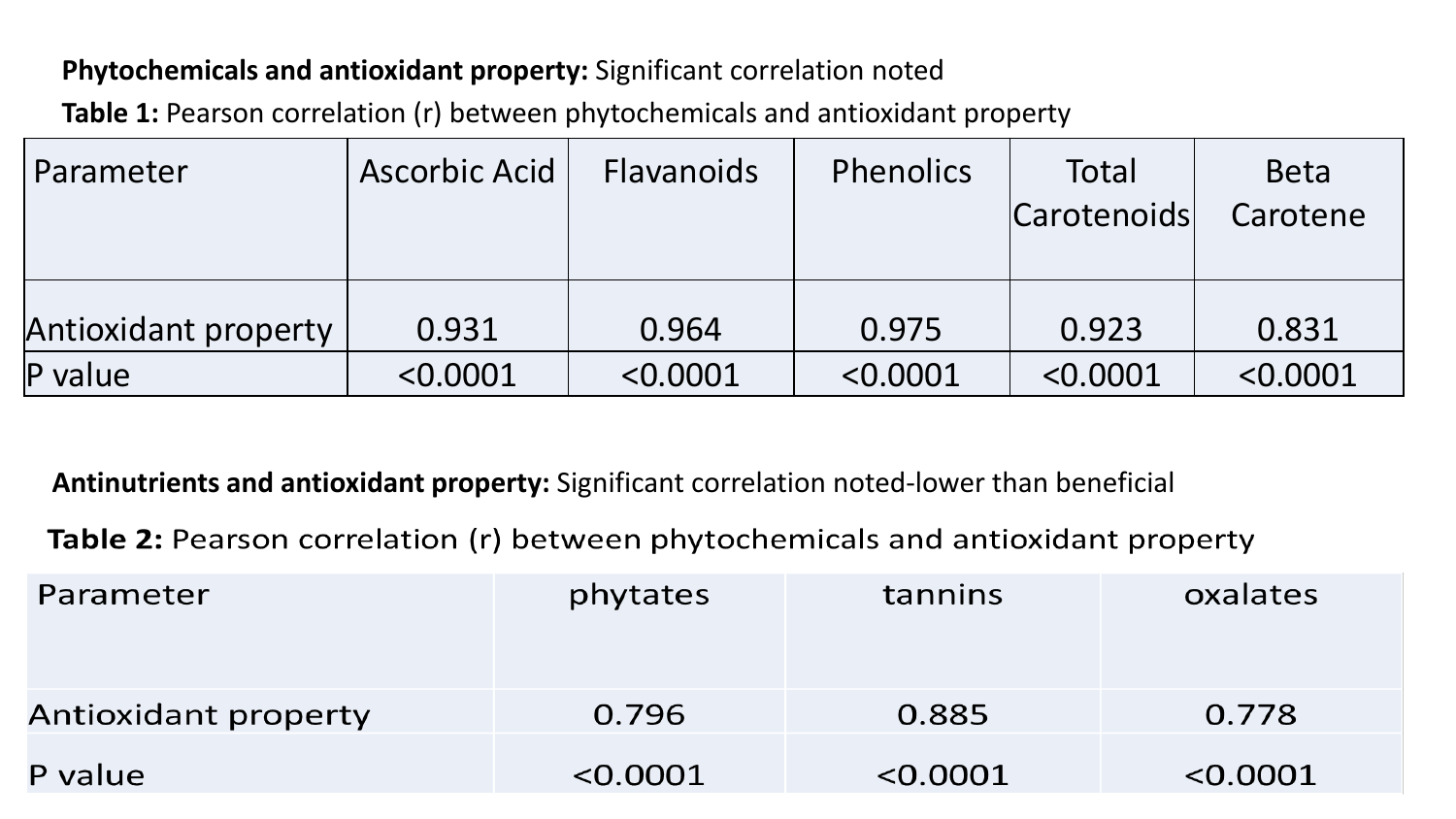## **Conclusions**

- **There is a wide variation of the phytochemicals in sweetpotato leaves and** roots, leaves being superior in all aspects evaluated including antioxidant properties.
- The current information is important for diets and ration formulations.
- Determination of the effects of processing methods on these phytochemicals would, however, give a better picture of the actual amounts being ingested by consumers of different OFSP products. **See poster**.